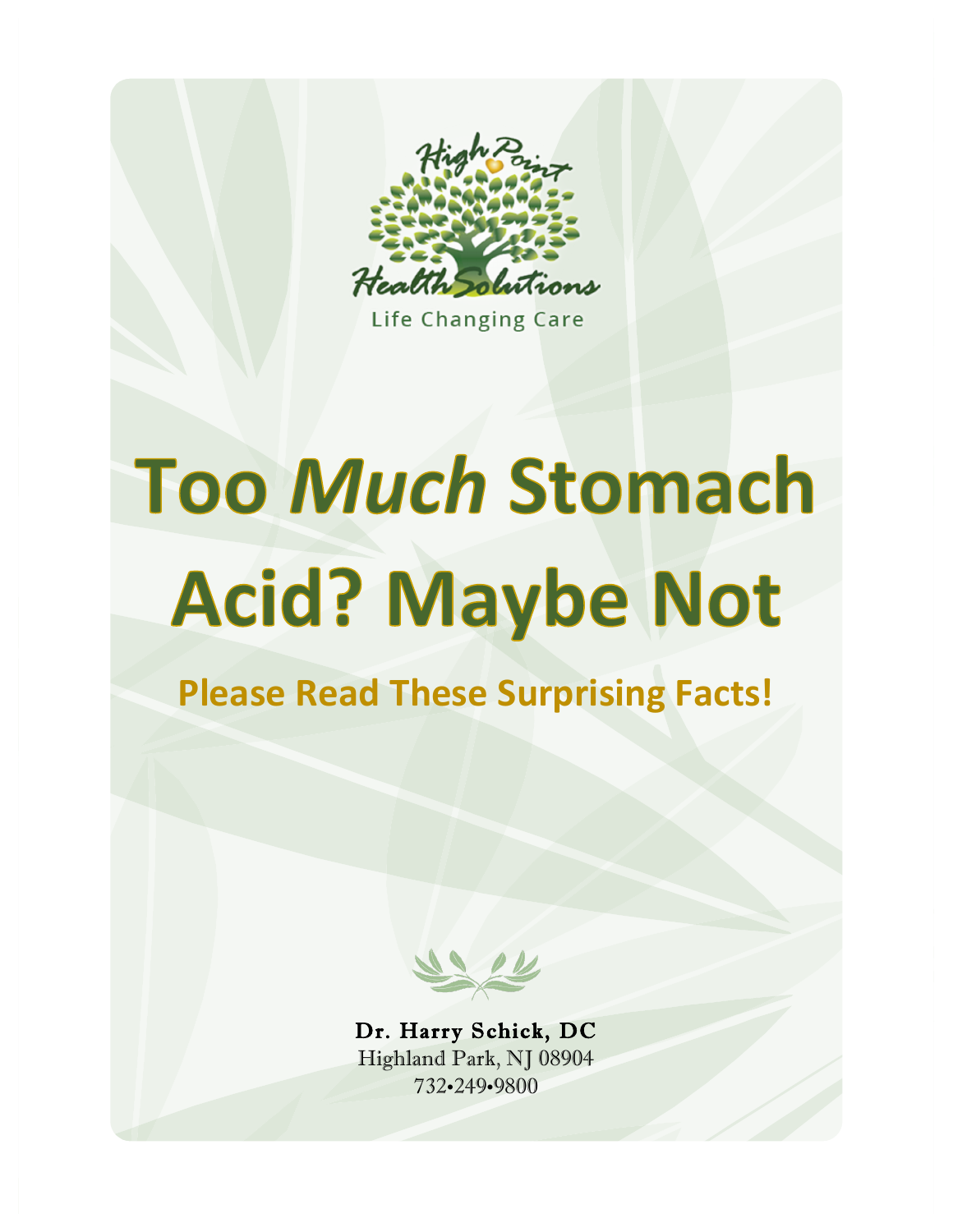Proton pump inhibitors (or histamine-2 blockers, or recommend over-thecounter antacids) are for patients who believe have Gastro Esophageal Reflux Disease (GERD), or, who have heart burn, pain, pressure or other symptoms that are commonly blamed on "too much stomach acid," or "acid indigestion." Presumably, these symptoms result from the stomach producing too much hydrochloric acid, the acid essential for the first stage of efficient digestion of proteins, carbohydrates, and fats. Proton pump inhibitors have 2 effects --- they destroy the stomach's ability to produce hydrochloric acid, and they stimulate the stomach to empty its contents into the duodenum.

Blocking the natural production of hydrochloric acid is always a bad idea, and often causes disastrous consequences. It is the drug-stimulated emptying of the stomach, not the decrease of stomach acid production that gives the symptomatic relief when these drugs do give symptomatic relief. Blocking the secretory function of the stomach and stimulating stomach emptying (often at an inappropriate time) usually assures that the symptoms for which the drug is taken will return. In other words, even when the drug temporarily relieves symptoms, it makes the cause of the symptoms worse.

Truly, it is not excess stomach acid, but a deficiency of stomach acid (hypochlorhydria) that causes most upper GI symptoms. Sufficient stomach production of hydrochloric acid is essential:

- for efficient digestion of proteins, fats, and carbohydrates
- for efficient absorption of minerals and trace minerals
- for efficient absorption of vitamin B12 and vitamin C
- to kill ingested bacteria, viruses, yeast, fungi, and parasites
- to prevent food allergies
- to prevent stomach ulcers
- for efficient timing of stomach emptying

All these essential functions are crippled when given proton pump inhibitors. The reason many people feel they need proton pump inhibitors is due to their hypochlorhydria, which is low stomach acid.

Proton pump inhibitors inhibit the effective digestion of protein, and almost totally inhibit the absorption of minerals and trace minerals,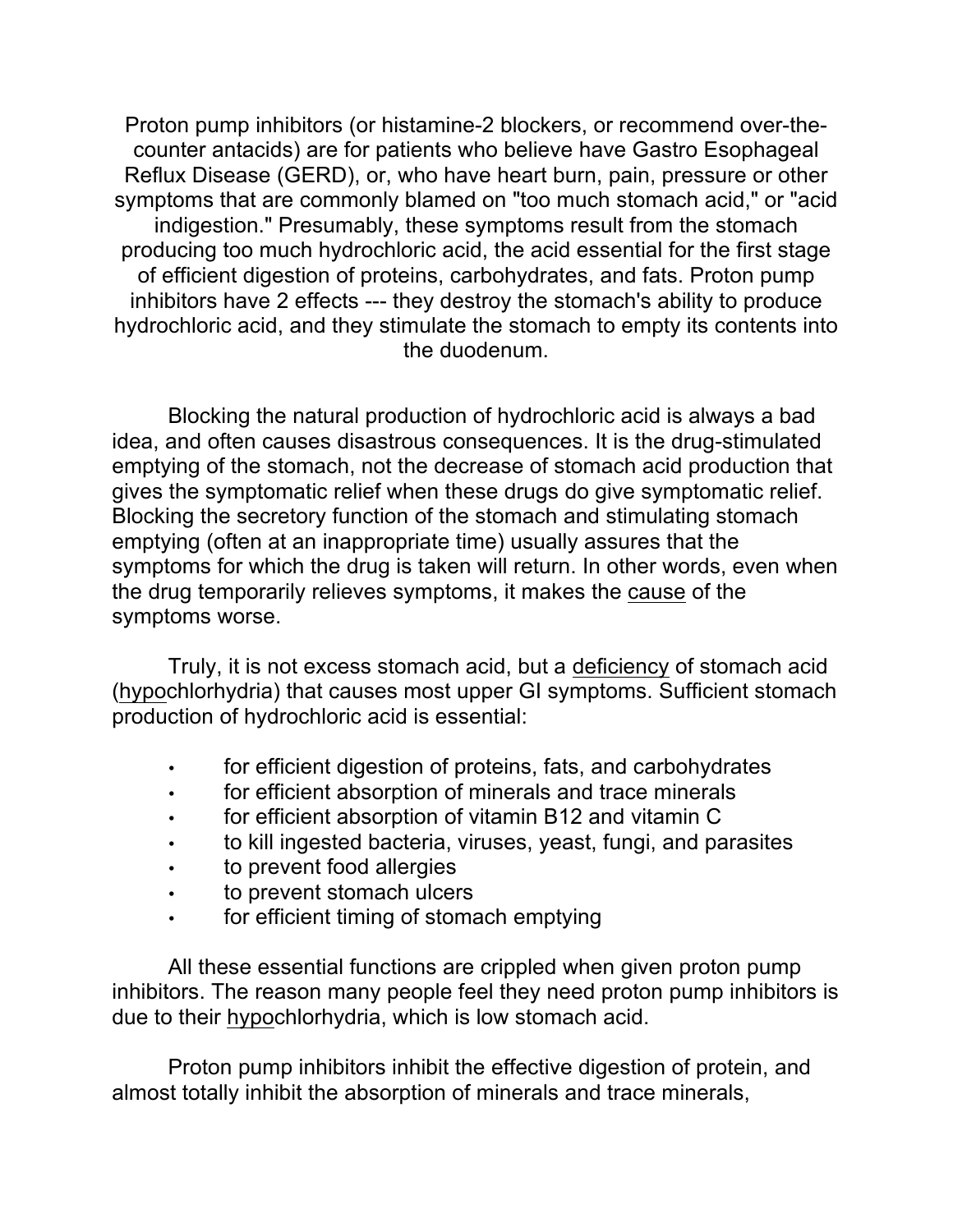particularly magnesium, calcium, potassium, copper, manganese, and iron. These drugs cause such extreme interference with mineral nutrient absorption they cause osteoporosis. The long-term effects of mineral depletion include increased hip fractures from osteoporosis in those who take these drugs over a long period.

There can actually be life-threatening low magnesium in those who take proton pump inhibitors daily for more than 3 months. Neurological symptoms, and neurovascular symptoms, and cardiac conditions are exacerbated by a magnesium deficiency. Even without these severe side effects, there are obvious disastrous nutritional and metabolic consequences of blocking the absorption of so many nutritionally essential minerals and trace minerals.

Another consideration as regards proton pump inhibitors is that many studies now show that they work little better than a placebo for upper GI and esophageal burning. Furthermore, one of the most common side effects of these drugs is stomach pain.

Here are some essentials of gastric physiology:

The vagus nerve comes from the brain down to the stomach. Vagus nerve activity excites stomach secretion of acid, and of pepsin, and of mucin, both directly by stimulation of the gastric glands, and indirectly through the gastrin hormone mechanism.

Control of the stomach emptying rate is largely under the influence of the hormone gastrin. Adequate secretion of gastrin from the stomach mucosa depends largely on the secretion of highly acidic (high hydrochloric acid content) gastric juice by the stomach.

The secretion of large amounts of hydrochloric acid by the stomach is essential for many reasons. The hydrochloric acid helps breakdown proteins in the food, both directly, and by stimulating the stomach secretion of the enzyme pepsin that aids in protein digestion. The high hydrochloric acid environment is essential for the absorption of the minerals and trace minerals --- calcium, magnesium, potassium, manganese, copper, and iron.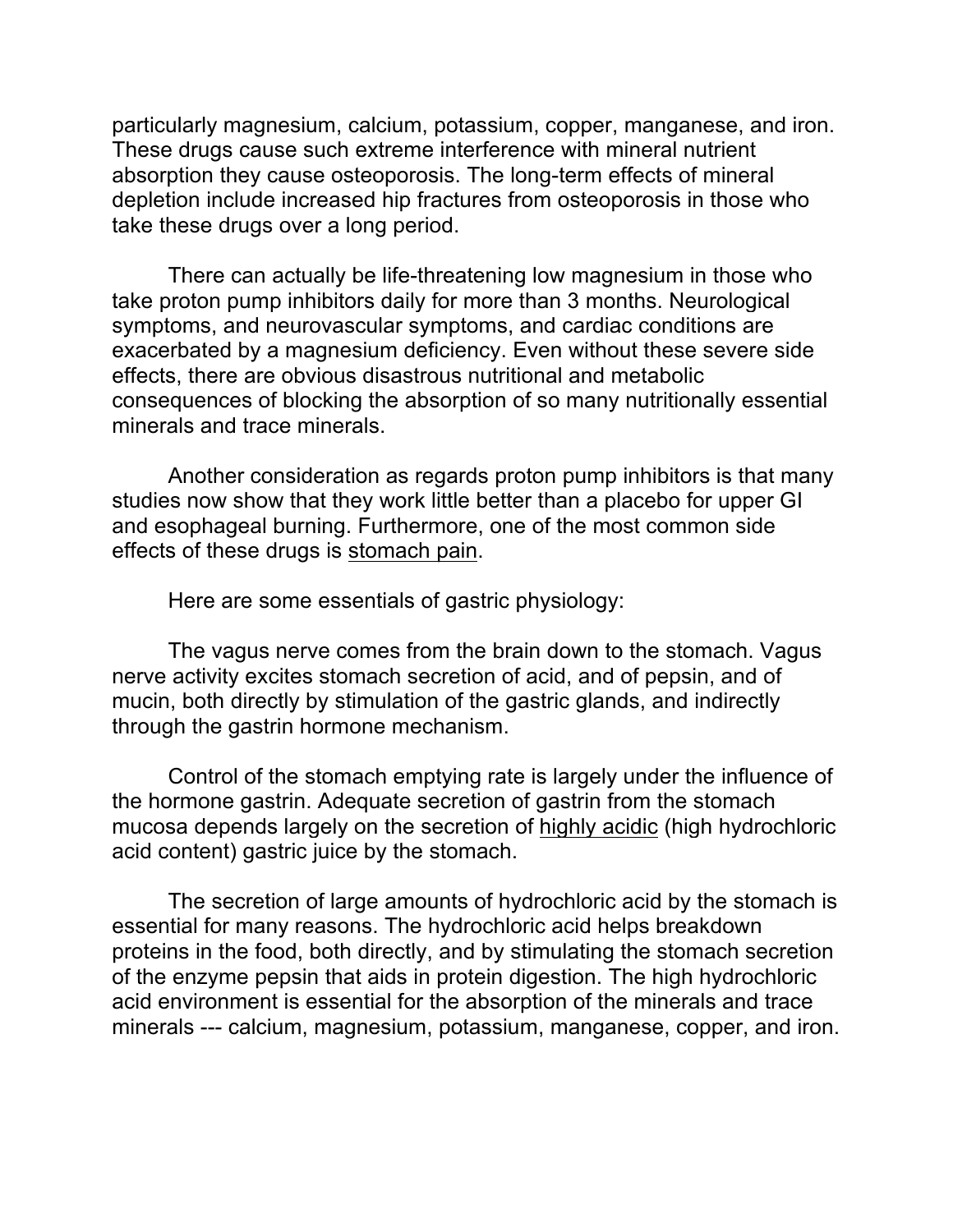The hydrochloric acid also regulates the rate of stomach emptying. The hydrochloric acid also kills nasty invaders that have entered the stomach --- including bacteria, viruses, parasites, yeast, mold, and fungi.

Another essential function of the hormone gastrin associated with adequate hydrochloric acid production in the stomach is its constrictor effect on the gastroesophageal sphincter. It thus prevents reflux of gastric contents into the esophagus.

----- In summary --- high hydrochloric acid production is essential for protein digestion, for mineral absorption, to kill pathological microbes in the GI tract, to ensure proper stomach emptying, and to prevent gastroesophageal reflux.

While timely stomach emptying depends largely on adequate production of hydrochloric acid in the stomach, there are also reflexes from the duodenum that inhibit stomach emptying --- thus assuring that the stomach does not empty before the first stage of digestion in the stomach is complete, and, assuring that the contents of the stomach are not emptied into the duodenum faster than the duodenum can accommodate the efficient digestion of proteins, fats, and minerals through the rest of the intestinal tract. Adequate acid from the stomach therefore not only stimulates the emptying of the stomach, but also inhibits the emptying of the stomach, as the duodenum senses the acidity of the chyme entering it from the stomach.

Normal, healthy gastric secretion is extremely acidic --- with a pH of less than 1 (0.8). That yields a normal overall pH of the stomach contents of between 1 and 2. Food entering the stomach generally has a pH near neutral (7.0). As the gastric secretions are stimulated and go to work on the food, the pH of the chyme gradually decreases to between 4 and 5, which is the ideal pH for the chyme to be slowly released into the duodenum. When the pH of the chyme entering the duodenum falls below 3.5-4.0, reflexes are activated to slow the stomach emptying until the duodenum can catch up.

Clearly, there is no such thing as damage from "excess stomach acid." The stomach is well-equipped to handle a pH of 1 or less with no problem at all. The only people who can be damaged by too much acid are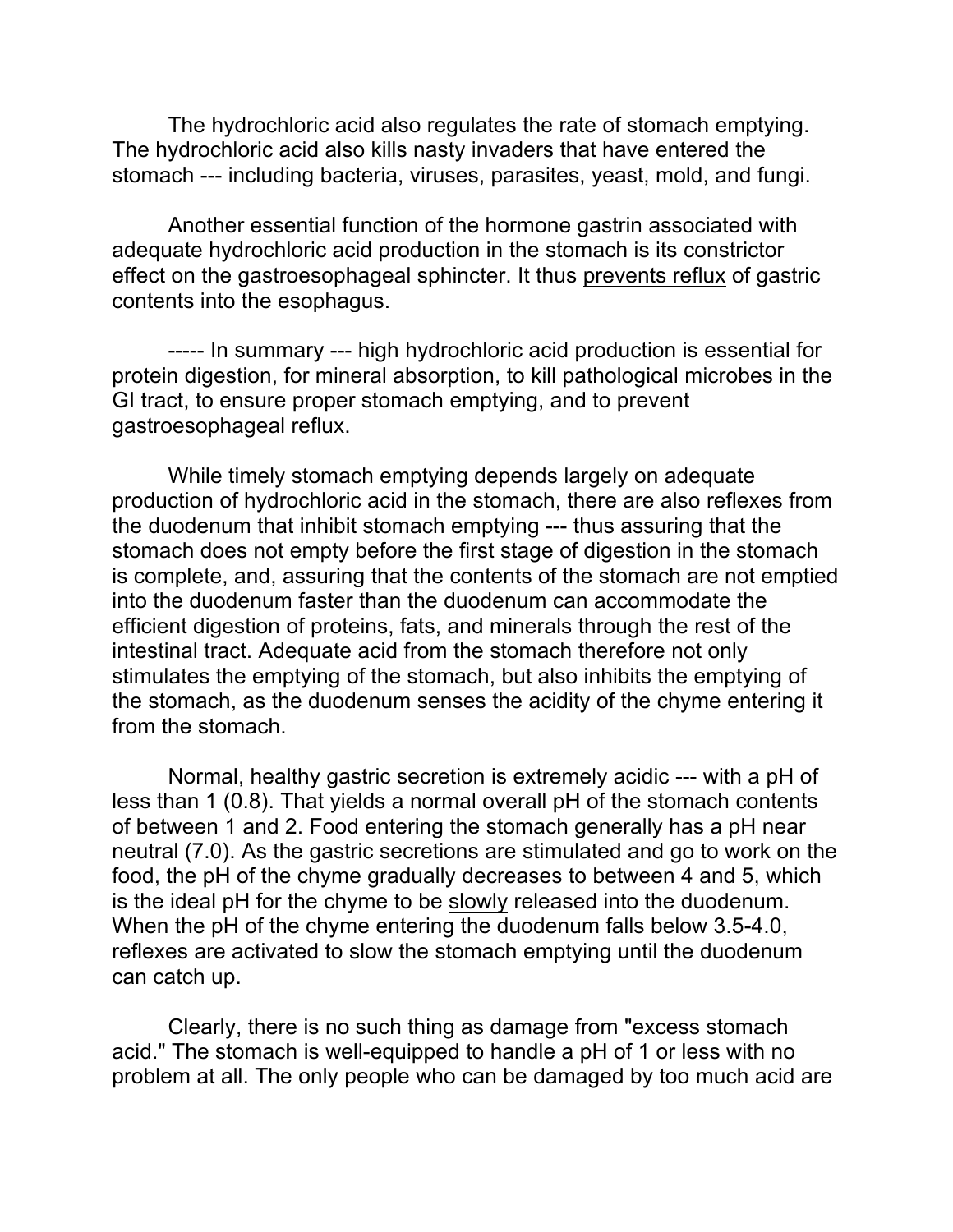those who are taking aspirin or certain other non-steroidal antiinflammatory drugs, or those on prednisone.

The problem with too much stomach acid is not stomach ulcers, but the excess retention of food in the stomach for too long. Since the chyme released into the duodenum is excessively acid, the reflexes from the duodenum slow stomach emptying. So, the excessively acid chyme sits in the stomach for a long time. Instead of the stomach content pH being the optimal 4.0 to 4.5, it will range from 1.5 to 2.8. This acid chyme can be retained in the stomach for 6 hours, or even as long as 24 hours.

People experience extreme discomfort when it is time for their next meal since they are stuffing that meal on top of the previous meal that is still trapped in the stomach. They can be ravenously hungry even though their stomach is still full.

So what is our bottom line… What are we to do?

Let's think. Decreased stomach acid is the ultimate problem for reasons described above. Further, when food sits too long in your stomach, as happens with decreased stomach acid, it begins to ferment in that closed environment. This is the acid that you feel- the acid of undigested food. So taking an antacid of some type helps you to feel better for this reason also. But again, paradoxically, makes the problem worse.

So the answer, in terms of taking something, is to take acid. Now many people cringe at this. "But", they say, "I have already too much acid, I can feel it". Again, the acid is not stomach acid, but the acid of undigested food.

So one step is to increase acid intake.

The next is to provide a good physical environment for digestion. That comes with proper breathing. When you breathe in, your stomach area should be expanding not contracting. **Most** people I check breathe in the exact opposite fashion, and this makes everything worse. Ask me if you want to check your breathing motion.